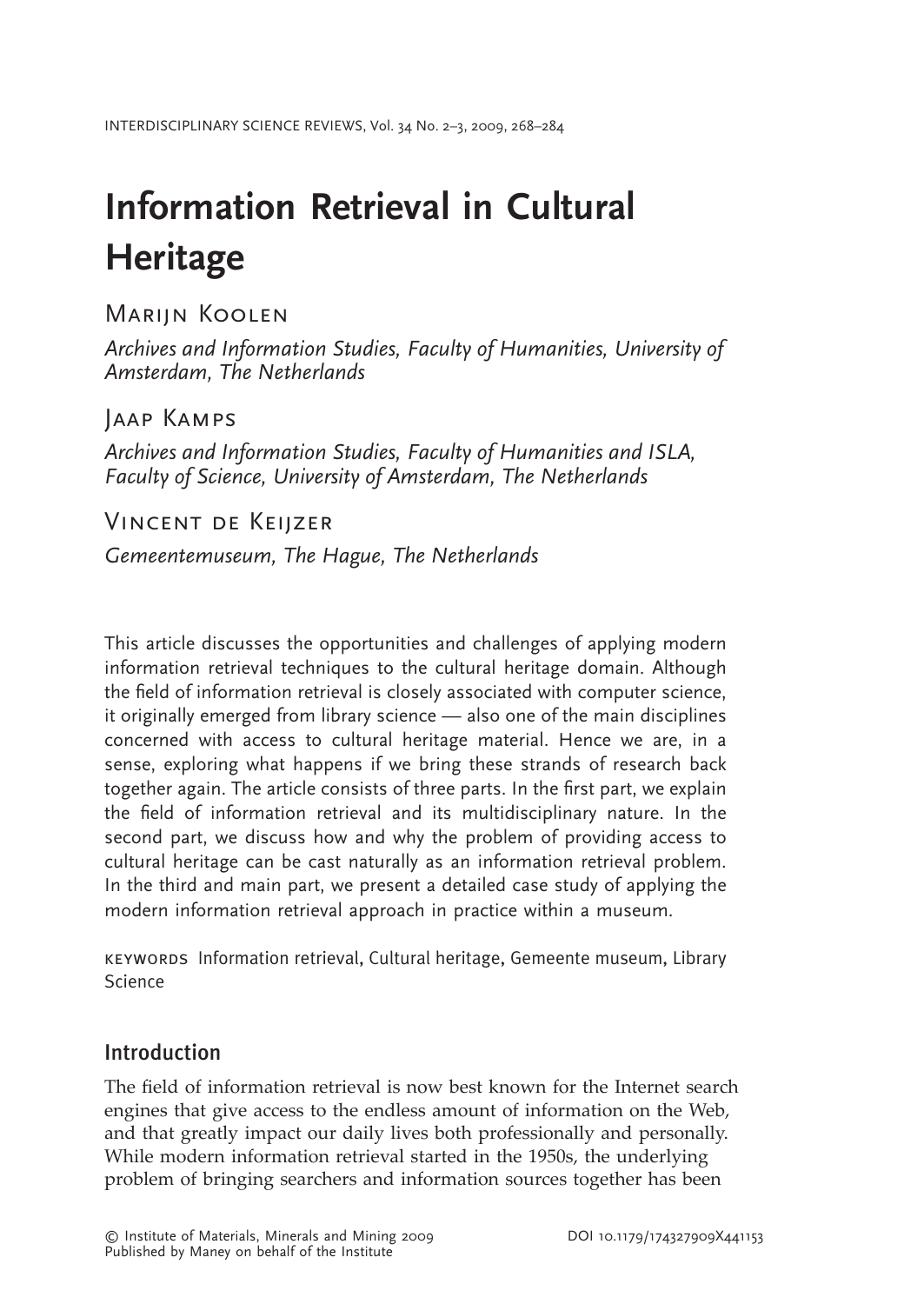#### OBJECTS.\*

- 1. To enable a person to find a book of which either
	- $(A)$  the author
	- (B) the title is known.
	- $(c)$  the subject.
- 2. To show what the library has
	- (D) by a given author
	- (E) on a given subject
	- (F) in a given kind of literature.
- 3. To assist in the choice of a book
	- (G) as to its edition (bibliographically).
	- (H) as to its character (literary or topical).

#### MEANS.

- 1. Author-entry with the necessary references (for  $\Lambda$  and  $D$ ).
- 2. Title-entry or title-reference (for B).
- 3. Subject-entry, cross-references, and classed subject-table (for C and E).
- 4. Form-entry  $\dagger$  (for F).
- 5. Giving edition and imprint, with notes when necessary (for G).
- 6. Notes (for  $H$ ).

FIGURE 1 Charles Ammi Cutter's famous objectives of a library catalogue (1876).

studied for centuries in library science. Ever since book collections grew to considerable sizes, librarians have organized collections of books on their subject, and compiled indexes and catalogues based on inverted lists of titles and subjects. Figure 1 shows the objectives of a library catalogue as explicitly formulated by Cutter (1876, 10). These objectives clearly exhibit the user-centred point of view so typical for modern information retrieval.

The prehistory of modern information retrieval puts the field in an interesting relation to cultural heritage  $-$  broadly speaking, the material considered worth preserving by past or current generations  $-$  available in libraries, archives, and museums around the world. On the one hand, the traditional cataloguing and indexing that led to the field of modern information retrieval is still dominating the cultural heritage sector. Library catalogues, archival finding aids, and museum registers are still based on traditional descriptions generated by cataloguers and indexers. On the other hand, advances in modern information retrieval have led to highly accurate retrieval methods that work well on any type of document representation. That is, they do not require or assume a particular cataloguing method, but work on any document surrogate (either using controlled vocabularies, document free text, or even full text if the source document is digitally available).

This suggests employing modern information retrieval methods on currently available descriptions of cultural heritage material  $-$  to bring the fruits of information retrieval back to its founding discipline, as it were. The precise outcome is not clear since there are still many open questions on the disclosure of documents using metadata (Svenonius 1986). How well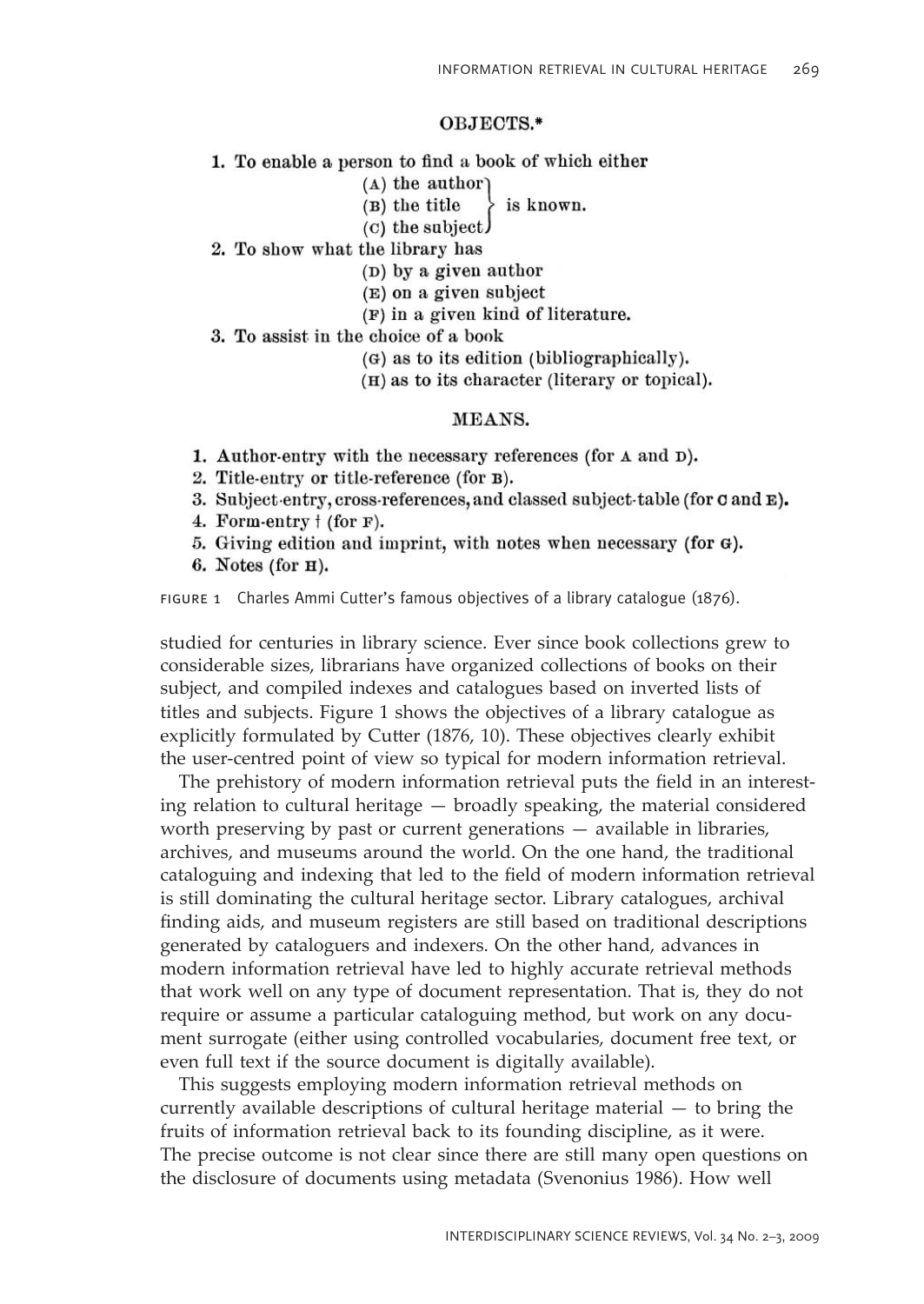does this work out in practice? That is, can a modern information retrieval system provide effective access to a heterogeneous set of cultural heritage descriptions? Since traditional descriptions cater for professional searchers, is this equally effective for expert searchers and non-expert searchers? And are there ways to preserve the structure of the original descriptions, and can this help answering complex search requests?

The rest of this article is structured as follows. In *Information retrieval* section, we explain the field of information retrieval and its multidisciplinary nature. *Cultural heritage* section discusses the problem of providing access to cultural heritage, and how and why it can be cast naturally as an information retrieval problem. Then, we present a detailed case study of applying the information retrieval approach in practice within a museum. We end by drawing some conclusions on information retrieval in cultural heritage.

# Information retrieval

In this section, we will explain the field of information retrieval, its history and multidisciplinary nature, and the role of document structure in information retrieval.

## *Defi nition of information retrieval*

Modern information retrieval is an inherently multidisciplinary field. Its roots are in library science, most notably the work on evaluating different languages for manually indexing and searching scientific literature, but with the spread of computing, it quickly expanded to computer science, dealing with methods and data structures for automated indexing and retrieving of documents. In addition, there are definite links with linguistics and statistics (matching keywords using natural language processing techniques), and cognitive psychology (studying how and why humans interact with search systems). The prototypical problem is the retrieval of the 'right' documents in response to a user's query or topic statement. Essentially, a user wants to access information for some reason  $-$  she has an information need  $-$  and the system should give her access to the digital objects (and only those objects) that satisfy her information need, regardless of how she expresses herself. This notion of 'user satisfaction', however, is a vague, problematic one and a point of contention for information retrieval researchers. User satisfaction is usually approximated by relevance, though this too is not strictly defined. Side-stepping the complexities of the issue, we point out simply that this is in sharp contrast with the related field of databases, where the answer set of a database query is defined as all records that match the keywords in the specified fields.

### *Multidisciplinary nature of information retrieval*

Modern information retrieval research is generally considered to have started in the 1950s (Robertson 2008), when it focused on how to evaluate search systems and on measuring the effectiveness and efficiency of automated indexing techniques for literature search systems. An important aspect of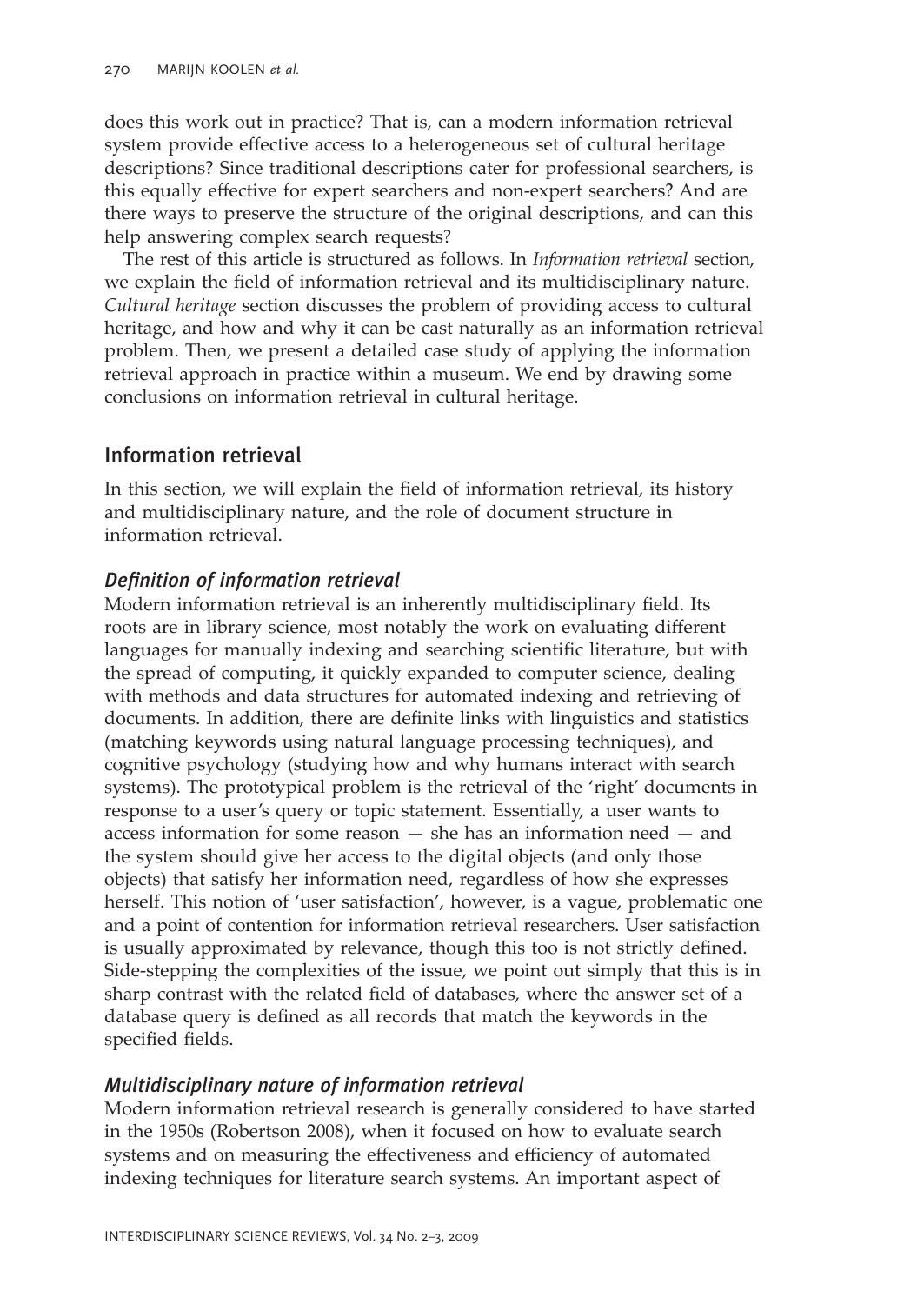library science is subject classification, the process of assigning keywords that properly describe what a literary work is about. By indexing these keywords, one can easily look up which documents cover a certain topic. Cyril Cleverdon, a librarian at the Cranfield College of Aeronautics at the time, conducted experiments to compare four different classification schemes, representing four opposing views of how to organize information (Cleverdon 1962, 1967). Experts in each scheme were asked to index documents using their indexing system and then do their own searching. These Cranfield experiments were conducted without any aid of computers, relying on card indexes and human searchers.

While the results that were the original object of these experiments may have lost their relevance, the important, long-lasting outcome was the shaping of an information retrieval evaluation methodology, which is still the dominant form of evaluation today. First, a number of search requests (representing the information needs of users) were formulated, after which the experimenters, for each request, selected documents to be judged as relevant or irrelevant by the user with the information need. Once the documents relevant to a query were identified, each classification scheme could be evaluated by counting how many of the relevant documents it retrieved (the notion of *recall*) and how many of the retrieved documents were in fact relevant (the notion of *precision*). This method relies on three simplifying assumptions:

- 1. Relevance is approximated by topic similarity, i.e., if a document is about the same topic as a search request, it is relevant and, therefore, all relevant documents are equally desirable, the relevance of one document is independent of the relevance of any other document, the user's information need is static
- 2. A single set of judgements is representative for the user population
- 3. The list of relevant documents is complete, that is, all relevant documents are known.

The introduction of the computer into the information retrieval process, in the late 1950s (Robertson 1994), also introduced another academic field into information retrieval research: computer science. One of the conclusions of the experiments at Cranfield was that indexing and searching documents using natural language worked better than using some formal, restricted indexing language. This facilitated the transition from manual indexing and searching to automatic methods of indexing and searching: while it is hard for computers to interpret the text of the document and choose terms from the indexing vocabulary, it is relatively straightforward to segment the text into words to use as index terms, as the words in the text inherently encapsulate the subject matter of the document. Another product of computerized search is the use of a *scoring function* to measure how well a document matches the query entered by the user, then order the documents by their score.

However, automatic indexing involves more than segmenting the text into words. Manual indexing relied on elaborate controlled vocabularies to try to control different ways of expression. The purpose of indexing is to create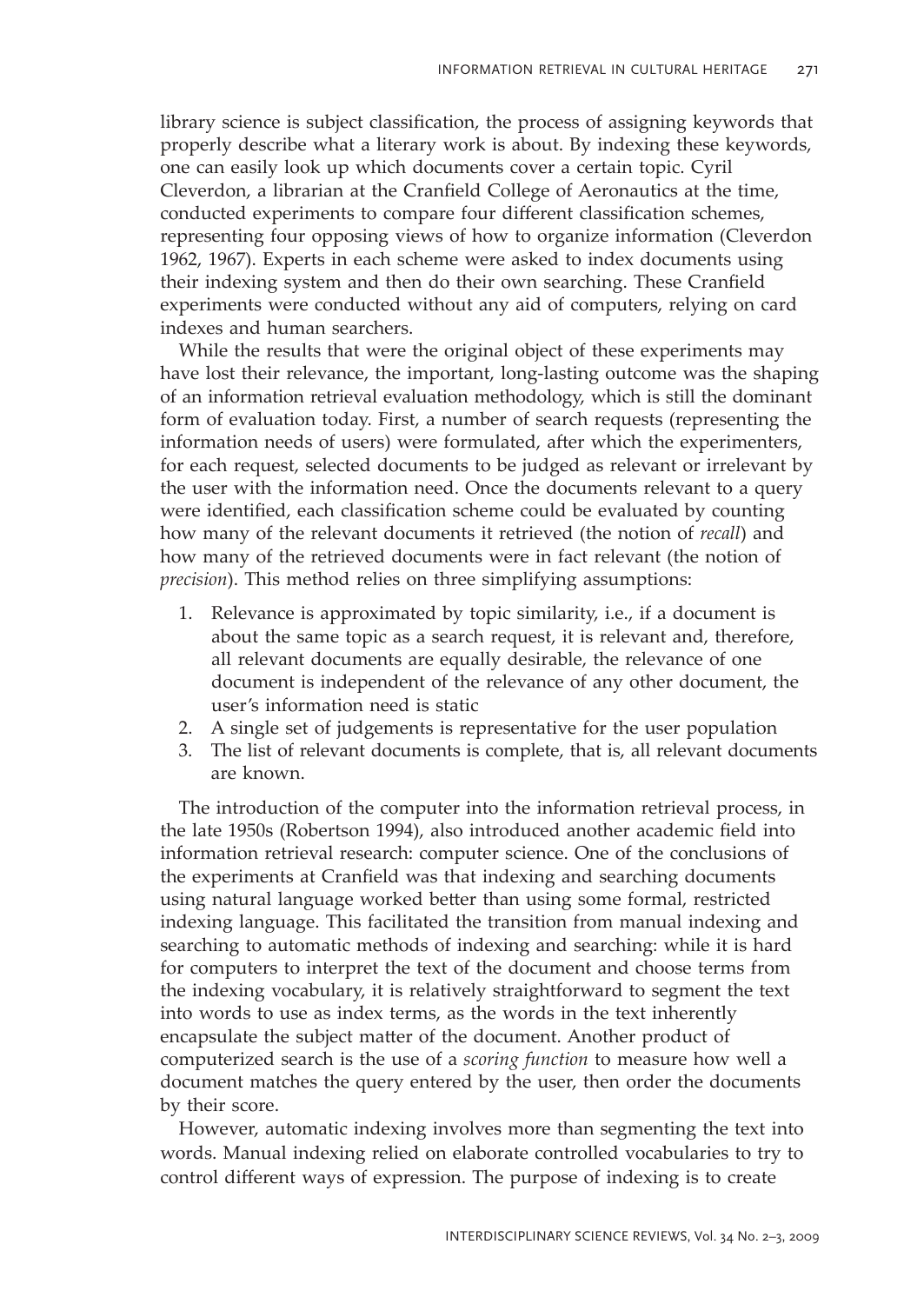representations of the documents against which the user queries can be matched, regardless of surface differences between the words in the queries and the words in the documents. A document containing the word *canine* may well be relevant to a query with the word *dog*, as might documents containing the words *dogs*, *doggy* or *labrador* (but perhaps not documents that use the verb *to dog*). Ideally, some linguistic manipulation should be carried out to deal with synonymy (canine), morphology (dogs), hypernymy/ hyponymy (labrador) and homonymy (to dog). Grefenstette and Tapanainen (1994) give a detailed discussion on linguistic processing. Moreover, should compound terms, e.g., *long stay car park*, be indexed as a whole or as their individual components? Clearly, linguistics is another field that plays an important role in information retrieval.

Using the evaluation methodology described above, any retrieval method could be evaluated using the same set of documents, search requests and relevance judgements, in a laboratory setting, ignoring all user related aspects such as interfaces and interaction. In the 1970s, a number of researchers criticized this system-oriented evaluation, and promoted a more user-oriented approach (e.g. Belkin 1980). This starts from the fact that the system is situated in the real world, with users having different background knowledge, different interpretations of what is relevant, information needs that gradually change by interacting with the system, different ways of expressing those information needs and different levels of affinity with retrieval systems. Currently, information retrieval research is typically divided into these two system-centred and user-centred perspectives, with the vast majority of researchers focusing on the former, where a clear evaluation methodology and reusable test collections make it easier to conduct experiments.

#### *Retrieval on structured documents*

What sets information retrieval apart from the neighbouring field of database retrieval are the notions of *ranking* and *best match*. In contrast with database systems that consider all documents matching the query equally relevant, an information retrieval system has to determine to what extent a document matches the query. If not all terms of the query occur in a document, the document might still be considered useful by the searcher. The task of information retrieval is to order the documents by relevance to the user's information need, regardless of how it is expressed in the query.

Another related difference is that databases use data in a structured way, whereas information retrieval largely ignores structure, thereby keeping the system generic enough to deal with any kind of document representation, regardless of the specific structure.

However, this is changing due to the recently increasing attention to XML retrieval. XML stands for eXtensible Markup Language, which is a markup language similar, but more general than, HTML, which is perhaps the most well-known markup language, widely used in the World Wide Web. XML is often used to explicitly structure text. Research in XML retrieval aims to investigate how retrieval systems can exploit the structure inherent in many document collections. This is especially done at the INEX forum (INEX 2009).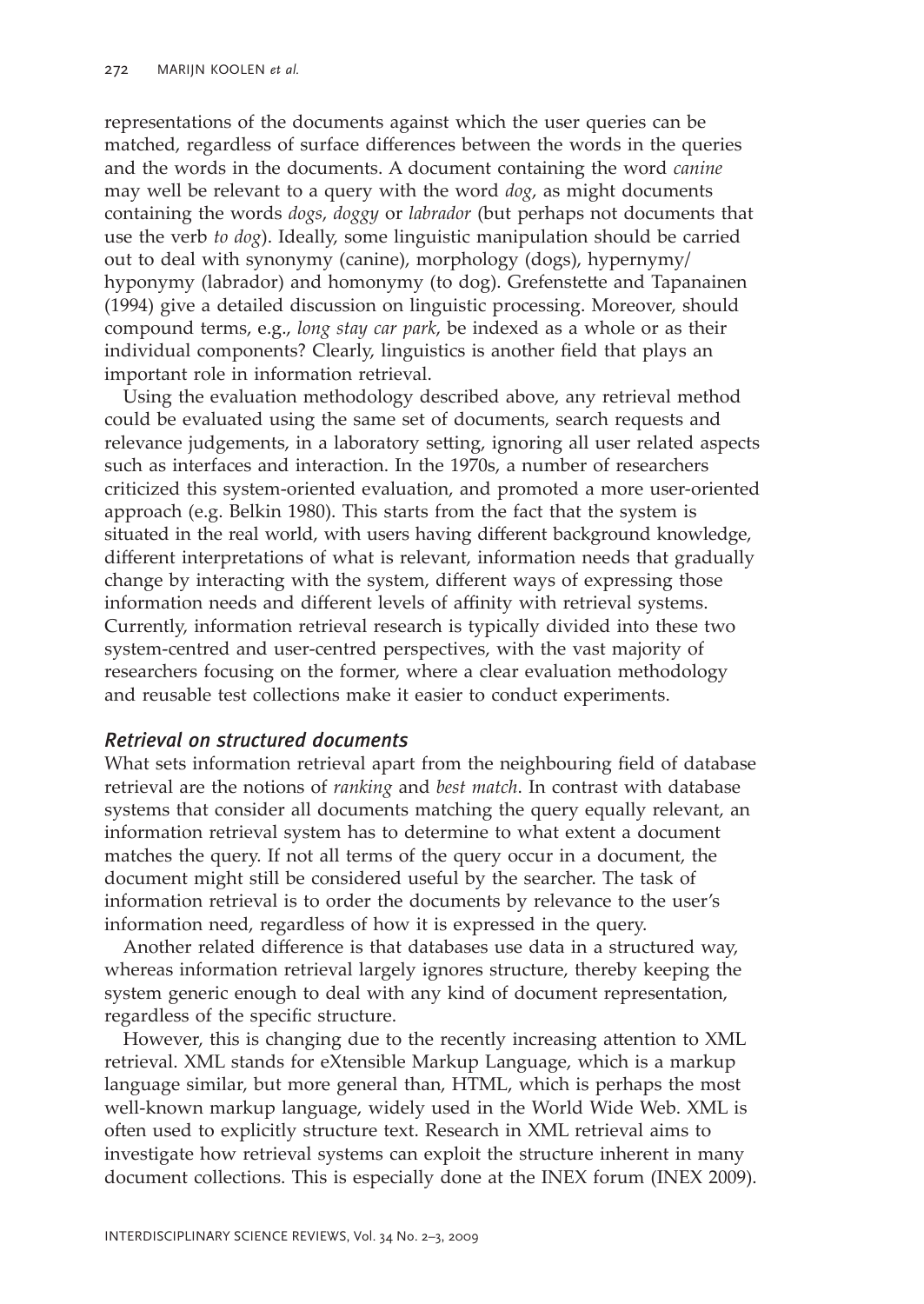These new retrieval methods hold a great potential to couple the flexibility of retrieval systems with the expressiveness of database query languages.

#### *Wrap Up*

In this section, we have given a short introduction to the field of information retrieval, its history and multidisciplinary nature, and the role of document structure in information retrieval. When viewed as part of computer science, information retrieval has an unusual human-centred focus: there are no *a priori* correct answers, and human judgements on the usefulness of a result are ultimately decisive. There is hence a strong emphasis on evaluation and experimental research. Research in information retrieval traditionally ignored document structure  $-$  to ensure that results apply to any text  $-$  but with the wide availability of structured documents in generic formats like HTML and XML, structured retrieval is now recognized as an important research topic. In the next section, we will discuss information access in the cultural heritage domain.

# Cultural heritage

In this section, we will discuss cultural heritage, and how cultural heritage material is described traditionally in memory institutions like libraries, archives, and museums. Then we detail the case of the Gemeentemuseum, The Hague, and discuss similarities and differences between non-expert and expert users of cultural heritage data.

#### *Defi nition of cultural heritage*

The Continuous Access To Cultural Heritage (CATCH) research programme in the Netherlands addresses the problem of improving access to digital cultural heritage  $-$  broadly speaking the material considered worth preserving by past or current generations. It can be defined, according to the Wikipedia, in the following way (Wikipedia 2009):

Cultural heritage ('national heritage' or just 'heritage') is the legacy of physical artefacts and intangible attributes of a group or society that are inherited from past generations, maintained in the present and bestowed for the benefit of future generations. Often though, what is considered cultural heritage by one generation may be rejected by the next generation, only to be revived by a succeeding generation.

Cultural heritage material is usually curated by our memory institutions, i.e. our libraries, archives, and museums. From the quotation, it is clear that cultural heritage encompasses a vast range of different phenomena, ranging from fine arts to archival records.

#### *Describing cultural heritage material*

For many centuries, cultural heritage institutions have spent their efforts on collecting and describing artefacts and social phenomena to preserve and give access to our cultural heritage, and have dealt with problems of information storage and retrieval since their beginnings.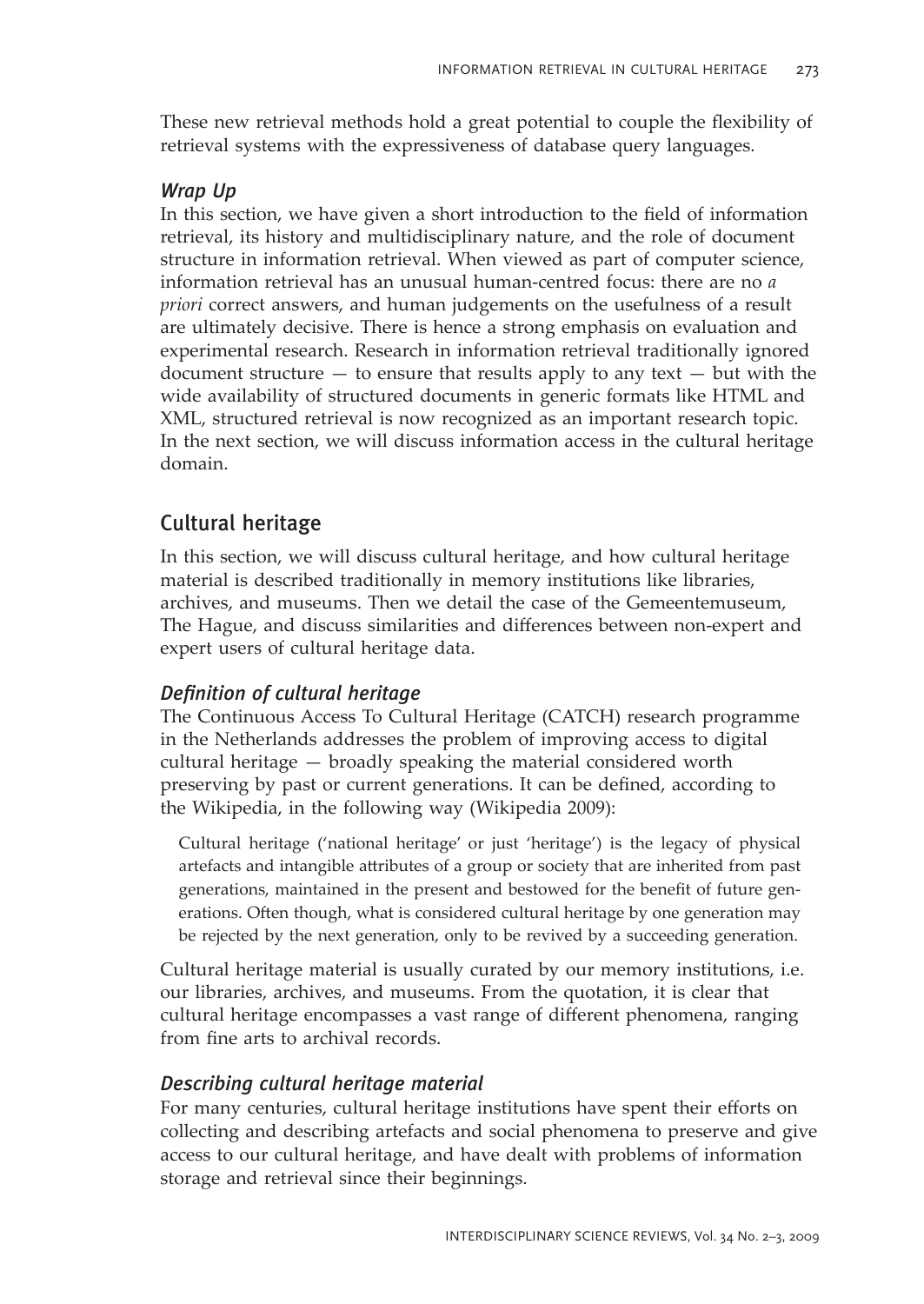Preserving and giving access to cultural heritage is done through collecting information about cultural heritage objects (or archaeological sites or peopleís lives), stored and organized in information systems like library catalogues, archival finding aids and museum registers. These systems do not give direct access to the phenomena themselves. Whereas Internet search engines can give access to Web pages directly by providing hyperlinks to pages that contain words in the query, the objects in cultural heritage collections are not directly accessible, so that information systems have to deal with (textual) object representations, often in the form of object records. One of the key activities of cultural heritage institutions is thus to make detailed descriptions of their objects in library catalogues, archival finding aids, and museum registers. Without such descriptions, organized in some systematic way, an object is almost completely inaccessible.

The classical approach to this problem depends on precise and consistent descriptions, made by experienced scholars, where all the information has a dedicated place in a single, fully defined and structured classification system or ontology. Such descriptions were originally published as printed lists or books, which evolved into card catalogues that allowed relative ease of updating them continuously. When computers became available, the distribution and printing of card records was greatly facilitated by storing the descriptions in a digital format, in so-called MARC (Machine Readable Cataloguing) records. Digital catalogues were created by storing these records in a database system, leading to a wide availability of public access catalogues. Even today, the majority of descriptions and systems in the cultural heritage sector relies on a database framework, therefore on consistency, correctness, and completeness. Legacy systems require experience with and knowledge of evolution of the system and data structures.

In theory, these descriptions are a show-case of rigorousness and consistency. There are multi-volume books on how to describe books; ontologies, taxonomies, thesauri and other controlled vocabularies ensure consistency in terminology and deal with synonymy and homonymy; authority files are used to disambiguate between items with similar names or titles and to group multiple versions of a given work under a uniform title. In practice, upon scrutinizing actual collection records, this idea of consistency and rigorousness seems difficult to uphold. There are several reasons for lack of consistency. First, there are various standards within museums, libraries, and archives for describing their collections, so object collections from two museums, or even two sub-collections within the same museum, might be described using different standards. Second, when new objects are described, there is only a very limited budget for editorial support to ensure this is done consistently and without typing and spelling errors. Third, ideas and principles of describing change over time, with cultural heritage institutions having little to no budget to update old material. Fourth, there is no single correct way of assigning keywords to items. If you ask two persons to assign keywords to the same item, they will come up with different and equally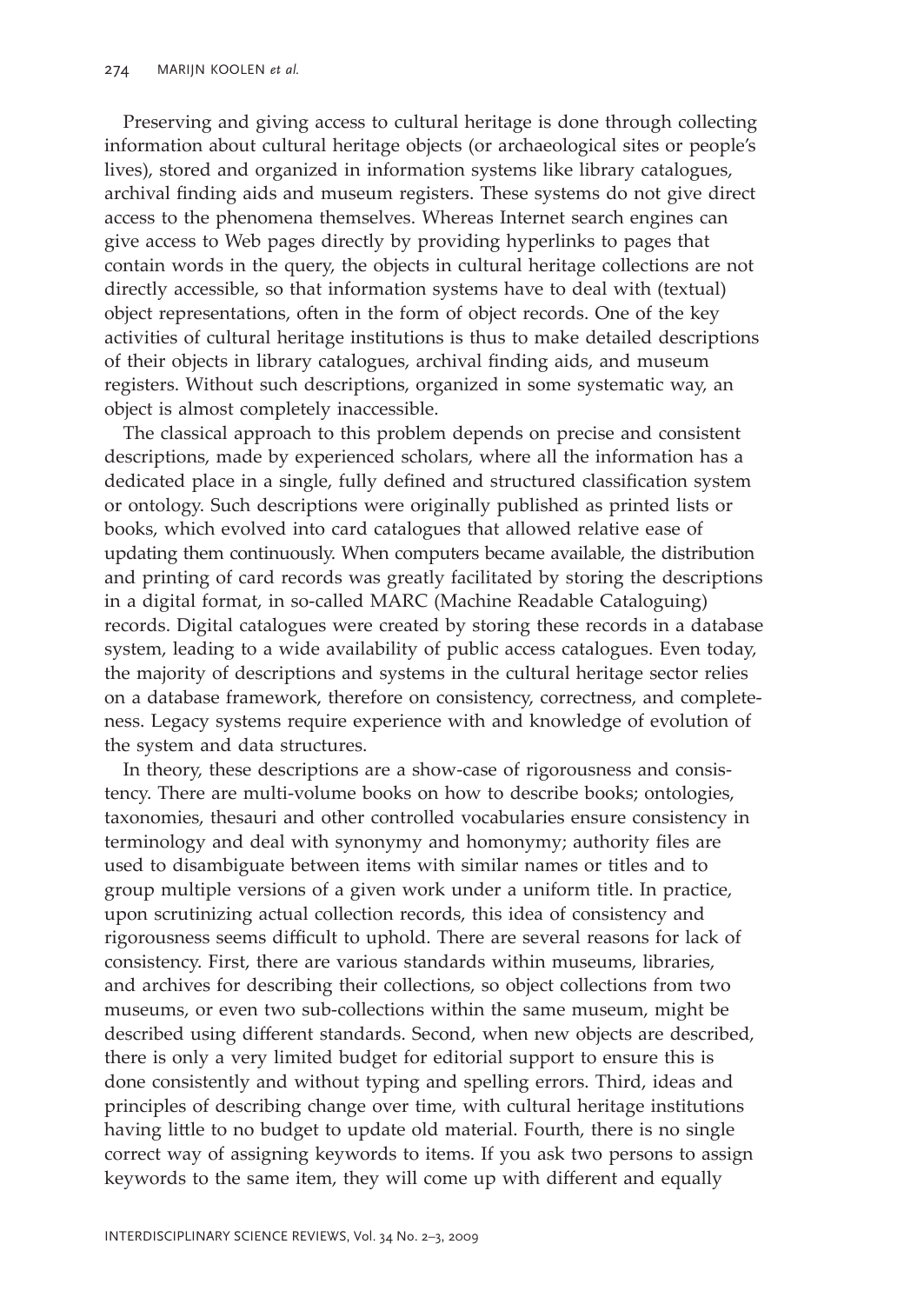applicable keywords. In fact, if you ask the same person at different times to describe the same item, you might end up with different keywords.

#### *Case of the Gemeentemuseum*

The Multiple-collection Searching Using Metadata (MuSeUM) project casts the CATCH problem as an information retrieval problem. Using the large digital collection of the Gemeentemuseum, The Hague (Gemeentemuseum 2009), which combines substantial collections from all three major traditions in cultural heritage  $-$  museum, library and archive  $-$  we investigate ways to give unified access to all this information through a single information retrieval system.

The Gemeentemuseum is most famous for its large collection of Mondrian paintings, but also has large collections of modern art, prints and posters, ceramics, fashion, and musical instruments. This museum is an excellent case study, since its combined descriptions cover all three traditions of cultural heritage:

- 1. First and foremost, it is a *museum*, with well over 100,000 detailed descriptions of museum objects
- 2. But it also houses a substantial *library*, with over 250,000 bibliographic descriptions for books, articles, multimedia objects, and so on, typically related to the works of art in the museum
- 3. Moreover, it is also an *archive*, with almost 750,000 process-related descriptions of activities involving museum objects such as the acquisition, presentation, storage, preservation, loan, or use in expositions.

Although these collections contain a lot of interesting information, the disclosure of them for the public is not the main focus of the museum.

First and for all, the Gemeentemuseum is an institution that organizes exhibitions. In these presentations, a selection of the museum collection is shown with objects from other museums. A lot of effort is put into presenting the objects in the best possible way, often accompanied by a catalogue of the exhibition, providing rich contextual information to show the link between objects and the theme of the exhibition. This main focus on exhibitions will not change overnight, especially since the subsidiaries mainly judge the success of the museum on the amount of visitors that literally come to the building.

Like other museums, the Gemeentemuseum comes from a history of organization by sub-collections. The whole cake, as it were, was divided into parts (paintings, works on paper, fashion, applied arts, musical instruments, etc.). Every part had its own staff with the curator at the top. He or she was responsible for everything related to this specific part of the collection: storage, loans, acquisitions, exhibitions, restoration, etc.

Currently different descriptions are stored in different databases, and the heterogeneous nature of these data makes it hard to envisage a single huge database that could be used to easily search through all these different sub-collections (Koolen *et al*. 2007). The lack of uniformity in structure and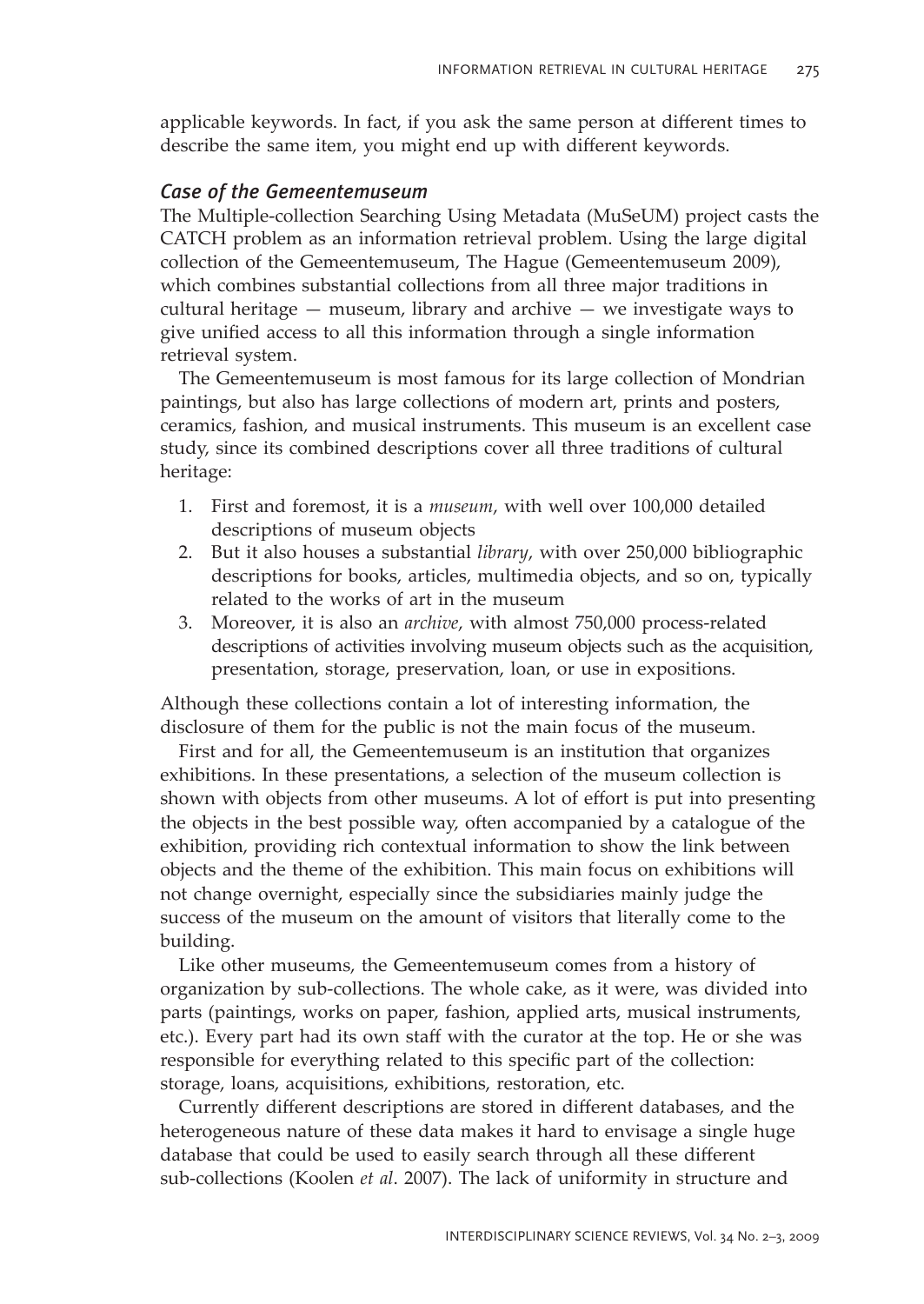terminology in metadata calls for a more robust approach that can give access to information regardless of structure and consistency.

#### *Expert and non-expert searchers*

Do museum curators, who have a high level of expertise in their domain and knowledge of the collection, have similar information needs to non-expert users, and do they express these needs in similar ways? To answer this question, we asked a group of four non-experts and a group of seven curators of the Gemeentemuseum to provide search requests. This resulted in 40 topics created by the non-experts and 44 topics created by the museum curators.

Analysing the differences between these groups of search requests will give us an indication whether the current system will be able to cope with both non-expert and expert users, and provide pointers to possible approaches dealing with the more expert search requests.

We analysed the sets of non-expert and expert search requests. We classified the topics according to the kinds of aspects that are used as "conditions" that the objects have to satisfy. That is, topics asking about works from a certain creator are classified as containing a *creator* condition. Table 1 shows the results of this analysis. The two most striking differences are that 1) the experts use far more varied aspects of the objects, and 2) non-experts mainly use terms describing what the object depicts  $-$  i.e. all objects depicting  $trees - whereas the curators use a much broader range of aspects in their$ requests.

Table 2 shows a breakdown of the topics over the number of conditions contained in them. The non-expert requests contain mostly one or two aspects

| Queries / aspect | <b>Non-expert queries</b> |              | <b>Expert queries</b> |             |
|------------------|---------------------------|--------------|-----------------------|-------------|
|                  | $\#$                      | $\%$         | $\#$                  | %           |
| acquisition      | $\theta$                  | $\theta$     | 5                     | 11.4        |
| condition        |                           | 2.5          | 1                     | 2.3         |
| creator          | 7                         | 17.5         | 16                    | 36.4        |
| depiction        | 33                        | 82.5         | 4                     | 9.1         |
| loan             | 1                         | 2.5          | 3                     | 6.8         |
| location         | 1                         | 2.5          | 9                     | 20.5        |
| material         | 4                         | 10           | 5                     | 11.4        |
| period           | 1                         | 2.5          | 8                     | 18.2        |
| style            |                           | 2.5          | 5                     | 11.4        |
| technique        |                           | 2.5          | $\theta$              | $\mathbf 0$ |
| title            | $\Omega$                  | $\theta$     | 1                     | 2.3         |
| type             | 13                        | 32.5         | 24                    | 54.5        |
| other            | $\mathbf{0}$              | $\mathbf{0}$ | 3                     | 6.8         |

TABLE<sub>1</sub> DISTRIBUTION OF NON-EXPERT AND EXPERT TOPICS OVER CLASSES OF CONDITIONS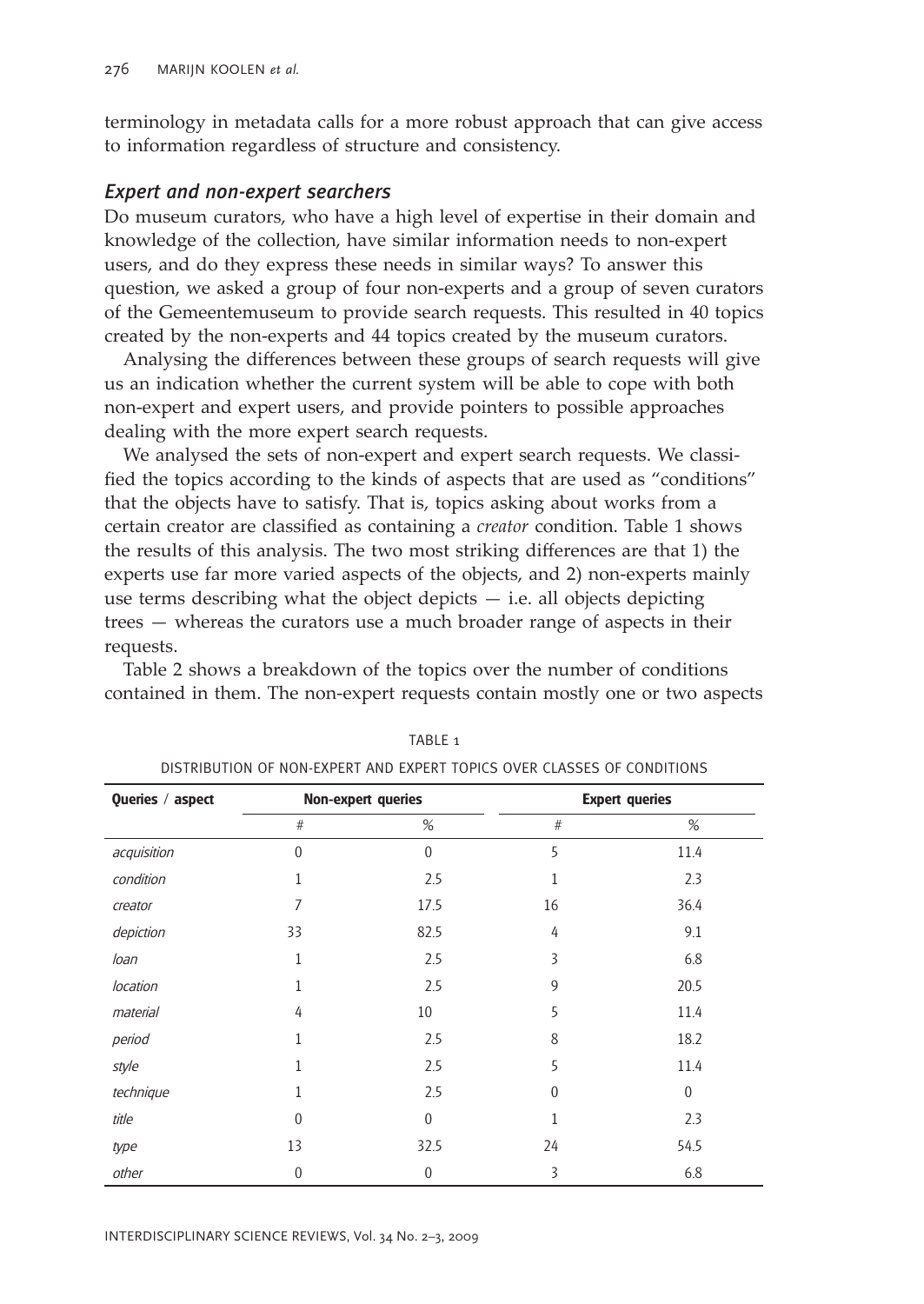| <u>DISTRIBUTION OF NON-EAPERT AND EAPERT TOPICS OVER NUMBER OF CONDITIONS</u> |                           |      |                       |      |
|-------------------------------------------------------------------------------|---------------------------|------|-----------------------|------|
| Aspects / query                                                               | <b>Non-expert queries</b> |      | <b>Expert queries</b> |      |
|                                                                               | #                         | %    |                       | %    |
|                                                                               |                           | 42.5 | 14                    | 31.8 |
|                                                                               | 22                        | 55   | 16                    | 36.4 |
|                                                                               |                           | 2.5  | 13                    | 29.5 |
|                                                                               |                           |      |                       | 23   |

| TABIF <sub>2</sub>                                                     |  |
|------------------------------------------------------------------------|--|
| DISTRIBUTION OF NON-EXPERT AND EXPERT TOPICS OVER NUMBER OF CONDITIONS |  |

 $\overline{\phantom{a}}$  object type and what is depicted  $\overline{\phantom{a}}$  whereas a substantial percentage of the expert topics contain three or more aspects. This signals that expert searchers have more complex information needs, and have a good understanding of the types of information that are available in the descriptions. Under these circumstances, preserving the original record structure may benefit the expert searchers, allowing them to articulate their information needs better by including references to the fields of the record structure.

#### *Wrap Up*

In this section, we discussed traditional descriptions of cultural heritage material in memory institutions like libraries, archives, and museums. These descriptions are the work of human cataloguers and indexers, and rely on control and consistency by using strict formats, with strict rules, and elaborate controlled vocabularies. These high standards are difficult to live up to in practice  $-$  if only due to how the documentation standards have changed over time. Different types of documentation  $-$  even specific sub-collections  $-$  have their own standards and systems, making it very hard to search across the entire collection. We looked in detail at the case of the Gemeentemuseum, The Hague, whose documentation covers all three traditions in cultural heritage: object descriptions in the museumís register, bibliographic descriptions in the library catalogue, and process-related descriptions in archival finding aids. We analysed similarities and differences between nonexpert/expert users of cultural heritage information, and found that experts have more complex information needs: they use a much wider range of aspects, and more frequently combine different aspects. The above suggests that a text-retrieval approach  $-$  that does not rely on particular structure or vocabularies, but potentially can profit from them if available  $-$  can be an attractive alternative to currently used systems. We now turn to a case study of applying an information retrieval framework to the heterogeneous collections of documents in a large museum.

# Information retrieval in cultural heritage

This section consists of four parts. First, we will describe our approach to give unified access via a simple information retrieval system to the combined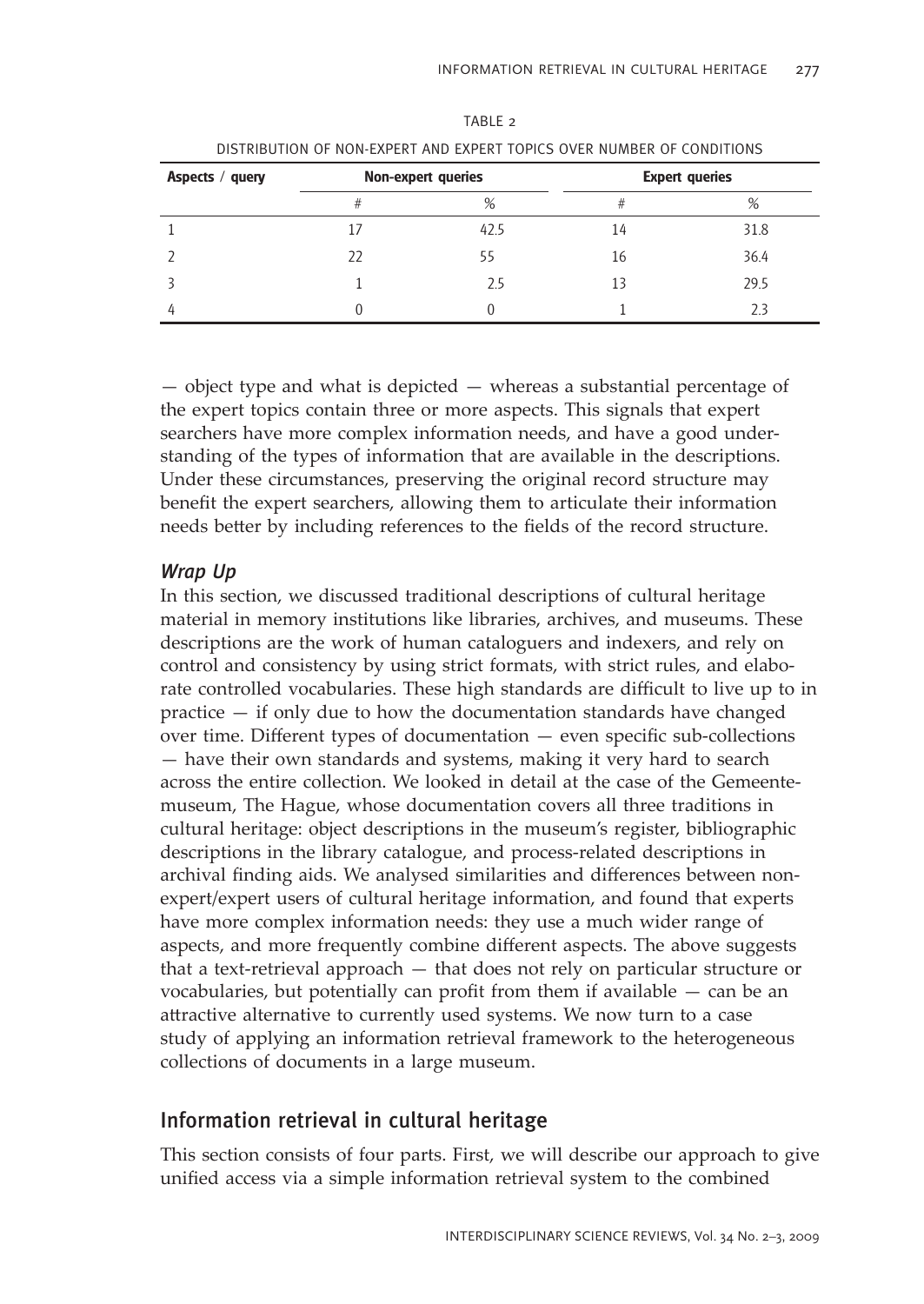digital collections of the Gemeentemuseum. Second, we will evaluate our approach by comparing the performance of a single retrieval system providing unified access against a more traditional approach of access through multiple legacy database systems. Third, we take a closer look at how an information retrieval system can deal with the complex queries posed by expert users and exploit the available structure in cultural heritage data.

#### *Unified access*

The database management system of the Gemeentemuseum is called *Kroniek* (in English: Chronicle) and consists of separate modules specifically designed for museum, library and archival descriptions. Each module allows the users to search on specific fields in the descriptions. To be able to index and access the descriptions through one system, the descriptions were exported from their respective modules as textual XML documents. This allows us to maintain their structure and make them readable for other systems as well.

For retrieval, we use Lucene (2009), a general purpose search engine, to index the entire collection, because it is a widely available and often used system. The standard Lucene uses a vector space model for indexing and retrieval (Salton and McGill 1983), and has a simple keyword-based query language. A home-grown extension to Lucene allows the use of another ranking model based on statistical language models (Hiemstra 2001), which we will use in our experiments below. The resulting system, called *CatchUp*, is a primitive first version of a unified system. By ignoring all structure and simply treating description records as plain text documents, *CatchUp* gives all users, internal or external, expert or non-expert, easy access to the full digital cultural heritage content of the Gemeentemuseum.

#### *Comparing CatchUp and traditional approaches*

To be able to compare the performance of unified access through an information retrieval system and traditional access through legacy database systems, we use a test-collection containing search requests targeting all parts of the museum data. The expert systems at the Gemeentemuseum have been specifically designed to retrieve highly relevant information. The database oriented approach of fielded-search often leads to high precision. How does our general purpose retrieval engine compare to these expert systems?

Some form of evaluation is required to be able to judge if simple, unified access is indeed a step forward. If retrieval performance with *CatchUp* is significantly worse than with the expert systems, perhaps this kind of unified access is not suitable for disclosing the particular heterogeneous collections of the Gemeentemuseum. But how can we compare the retrieval effectiveness of a full-text retrieval system with that of multiple legacy systems? First of all, we need a task which is natural for both types of system, and second, we need a method to measure how well both systems perform.

As a natural task, we used known-item retrieval, i.e., the user is looking for a specific document, which is known to be in the collection. The employees in the museum use the *Kroniek* for such a task on a daily basis. This wouldn't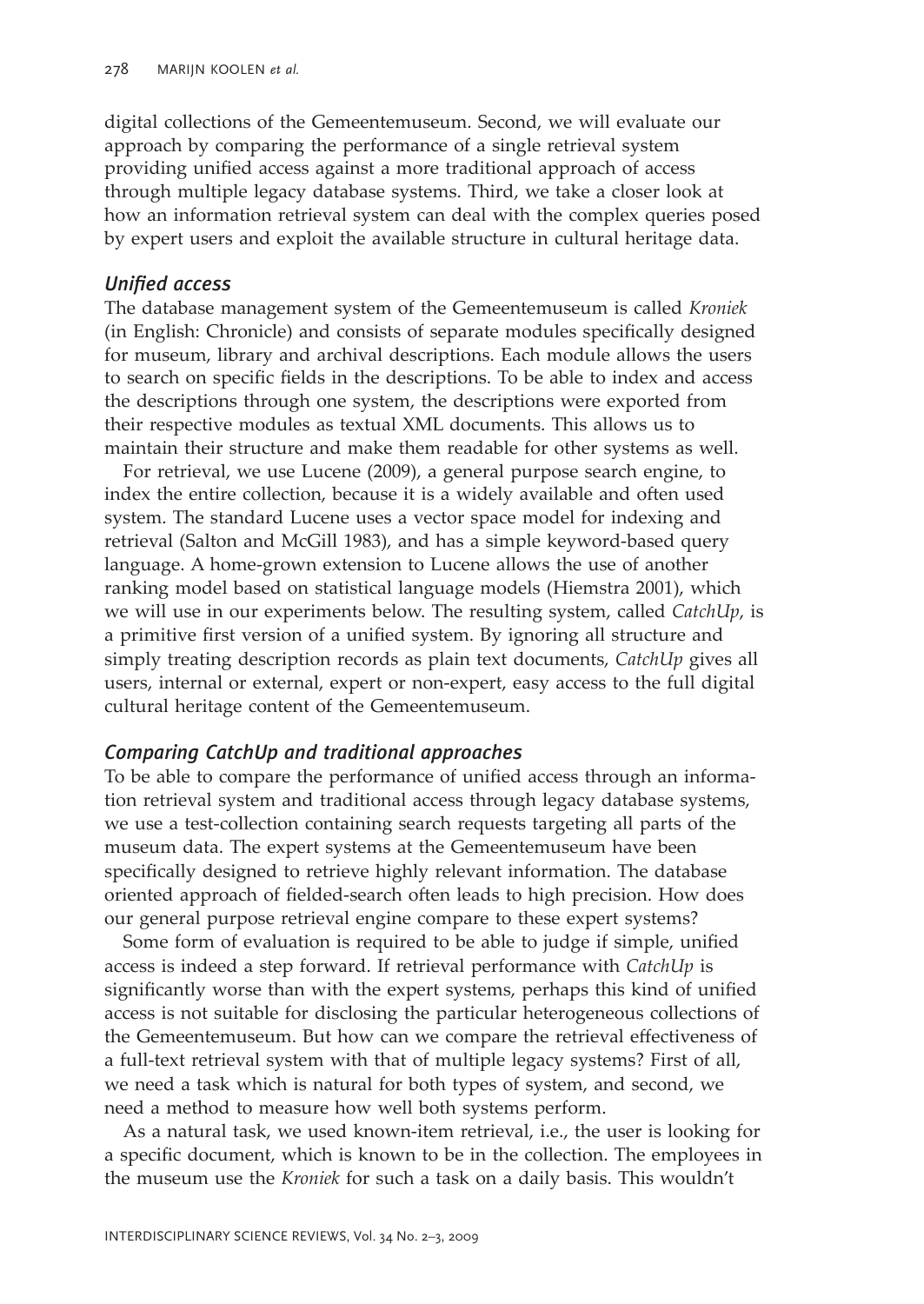change if they were to switch to a full-text retrieval system, showing that the task makes sense for both types of system. Using the evaluation methodology, we have constructed 49 known-item topics based on descriptions from all three modules of *Kroniek*. That is, for each of the 49 descriptions from the collection, we created a query aimed at retrieving that specific description. Among the 49 topics, there are 10 topics for documents of the archive module, 16 for documents of the library module and 23 for documents of the museum module. We assume perfect knowledge of the appropriate module for the other topics. Thus, topics based on archival descriptions are only used on the archive module, etc. For each module, we have searched using the most important  $-$  according to the museum experts  $-$  field. For the library module, we have entered the query in the *title* field, the *description* field for the museum module, and the *title* + *description* field for the archive module.

What we want evaluate for known-item retrieval is how well both systems perform on retrieving and ranking the requested document. Assuming that users read the list with returned results from the top down, whether they are ranked by relevance or simply by the order in which they are found in a database, we can express the effort needed to find the known item in this list by a number between zero and one. A score of one reflects the least effort, i.e., the known-item is returned as the first result in the list. A score of zero reflects an unsuccessful effort, where the requested document is not returned by the system and the user thus wastes all effort on locating it in the results list. For all 49 topics, we can compute the reciprocal ranks as 1 divided by the rank of the known item in the results list. Thus, if the requested document is returned as the seventh result in the list, the reciprocal rank of that topic is  $\frac{1}{7}$ . The Mean Reciprocal Rank (MRR) is the average of the reciprocal ranks over all 49 topics. The results are shown in Table 3.

First, we will discuss the results for *Kroniek*. We see that *Kroniek* performs better on the library module than on the other two modules. One reason for this could be that the library records of the Gemeentemuseum are very short and contain most of the information in only one field, the *title* field. The archive descriptions tend to be short as well, but are much larger in number. Also, there are many archival descriptions related to the same topic. For an exhibition, there are often archival records describing loan requests, correspondence, press coverage and the opening of the exhibition. With

|            | $#$ queries | MEAN RECIPROCAL RANK FOR 66 KNOWN-ITEM TOPICS<br>Kroniek (baseline) | CatchUp |
|------------|-------------|---------------------------------------------------------------------|---------|
| 1. Museum  | 23          | 0.1560                                                              | 0.5389  |
| 2. Library | 16          | 0.5938                                                              | 0.6719  |
| 3. Archive | 10          | 0.2000                                                              | 0.3625  |
| $1+2+3$    | 49          | 0.3079                                                              | 0.5463  |

| TABLE 3 |  |  |  |  |                                               |  |
|---------|--|--|--|--|-----------------------------------------------|--|
|         |  |  |  |  | MEAN RECIPROCAL RANK FOR 66 KNOWN-ITEM TOPICS |  |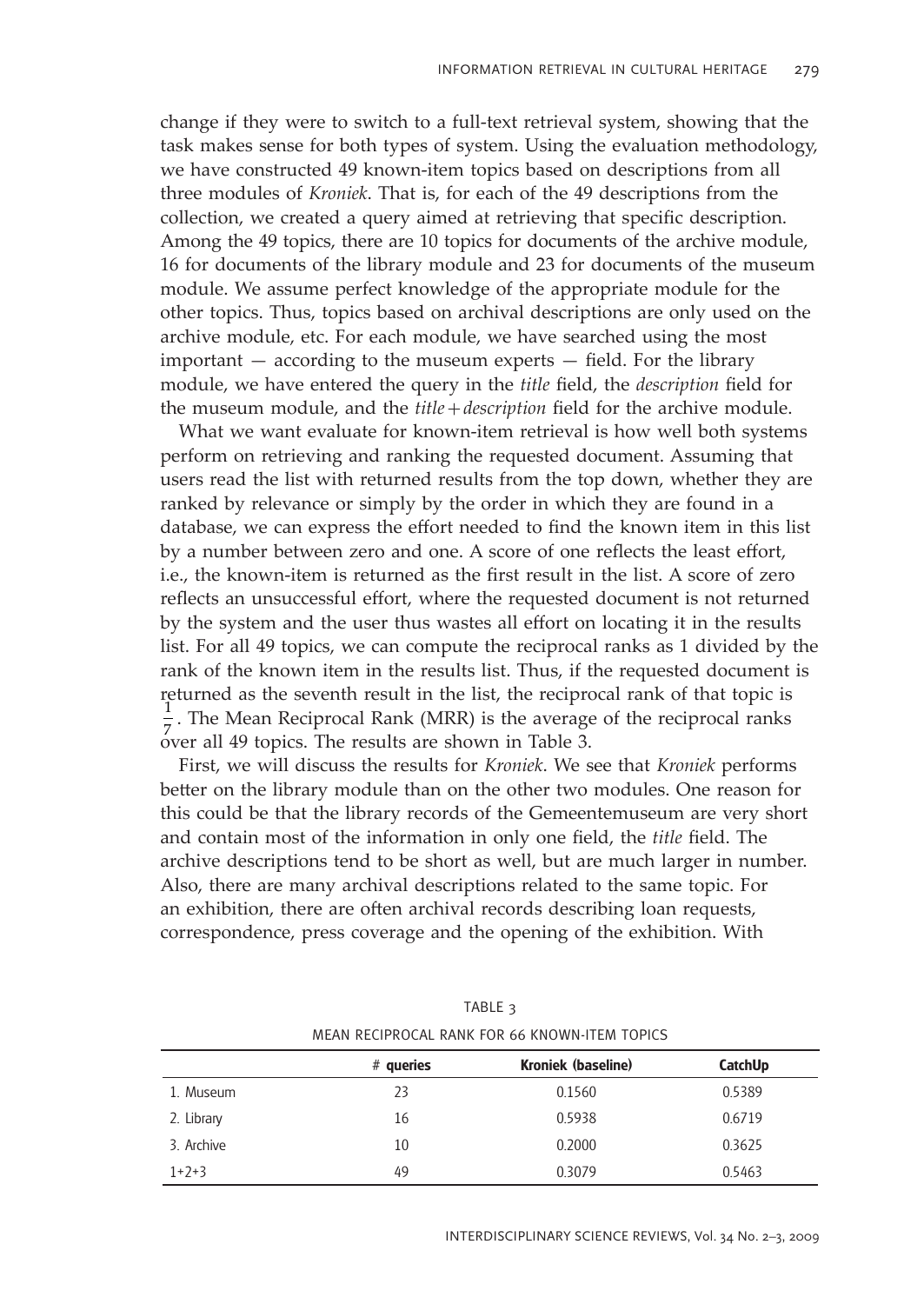multiple records related to a single topic, there are more results to return for a query on this topic, and thus a good chance that the user has to spend more time locating the record they are looking for.

For *CatchUp*, we see something similar. It performs best on the library documents. Given that *CatchUp* searches through all three collections, this difference in performance cannot be caused by a smaller number of records searched for those topics. What can be an explanation is that the multiple archival descriptions on the same topic make it harder to find one specific record. With *CatchUp*, the difference between library and museum topics is much smaller than with *Kroniek*. One explanation might be that museum descriptions generally contain much more text, making it easier for the system to rank them according to their similarity to the query.

If we compare the two systems, we see that *CatchUp* easily outperforms *Kroniek* on all three topic sets. This shows that the framework of ignoring structure and searching for query terms in the whole descriptions, and subsequently ranking the descriptions according to their similarity to the query, is a viable and effective approach to provide access to cultural heritage data.

There are, however, some limitations to this form of evaluation. First, by using known-item retrieval, where we measure how well a system is able to find a single specific document, we get no indication of how well a system performs more general information retrieval tasks where there are many documents relevant to a query. To evaluate this, we can use the topics discussed in the *expert and non-expert searchers* section, which require the system to return lists of relevant objects. We are in the process of collecting relevance judgements for the 44 expert topics. More seriously, we have seen in the previous section that expert users tend to have more complex information needs that might require the system to make use of the available structure of cultural heritage data. Although the *CatchUp* system seems to perform well for the reasonable simple, non-expert known-item topics, the choice of ignoring the field structure of the description records may not be the best strategy for more complex search requests typical for expert users. Therefore, we next discuss how the standard text retrieval approach might be extended to take both the structure of the data and the structure of complex queries into account.

### *Complex requests and structured queries*

Many requests, either explicitly or implicitly contain structural constraints. For the query *paintings Mondrian*, the system should probably not simply return any description containing the word *painting*, but only the descriptions of objects that actually *are* paintings. With fielded records, it is easy to add this restriction to a query. Can we incorporate the notion of queries with structural constraints in an information retrieval system as well?

Indexing the records with structural information is relatively straightforward. Most current retrieval engine support fielded data, allowing searchers to restrict their attention to results that match the query in particular fields.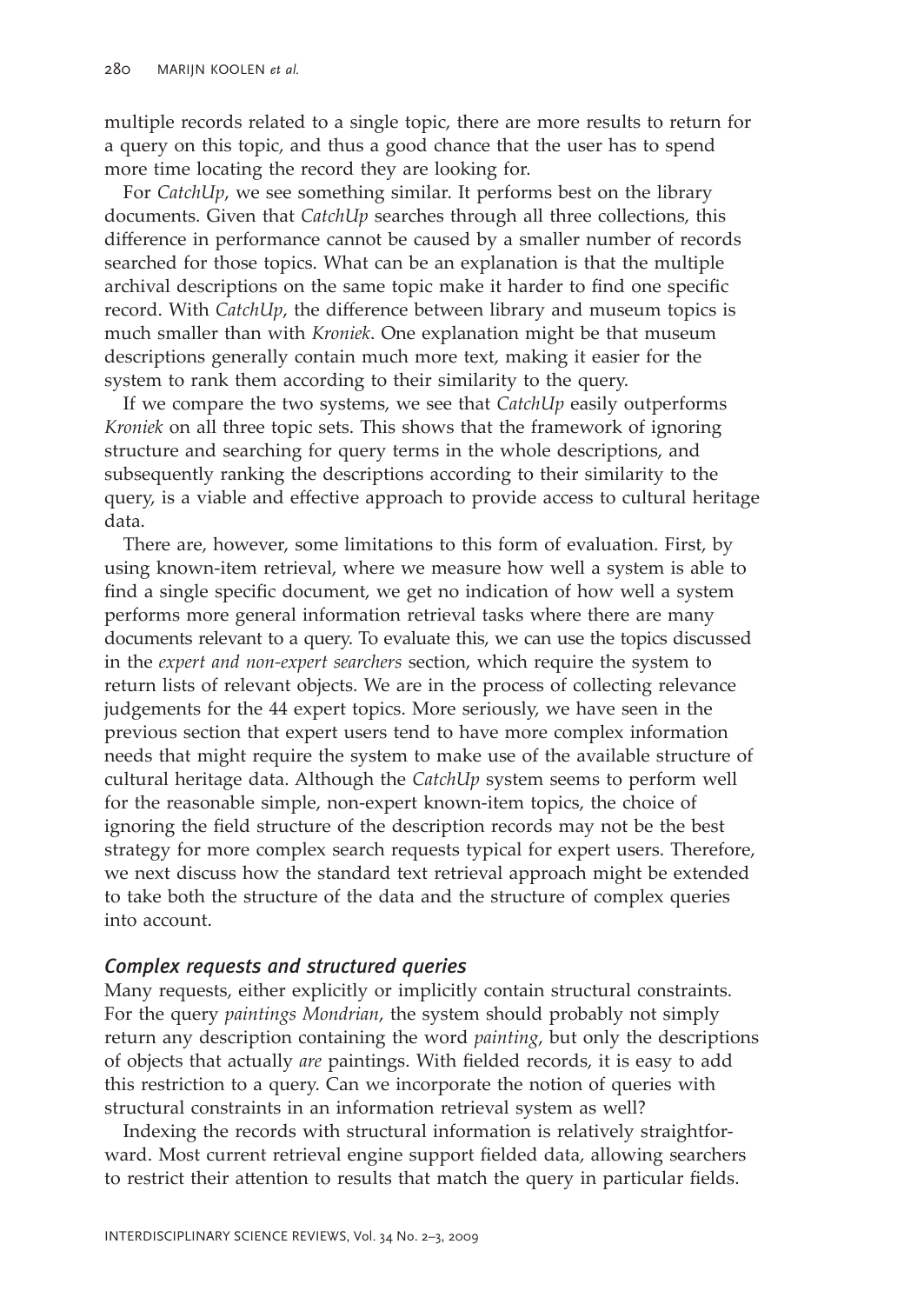For example, a Lucene index always uses fields but stores the complete content in the default 'text' field. With a modified preprocessor, all content can be indexed in the original record's field. To illustrate, the word *Mondrian* occurring in the *creator* field could be indexed preserving its field. This allows for later queries like creator:mondrian to match only these occurrences. Emerging XML retrieval engines like PFTijah/MonetDB (PF/Tijah 2009) support complex query languages like XQuery and NEXI (Trotman and Sigurbjörnsson 2005), which allow the user to submit queries with explicit structural conditions.

To show how the indexing of structure allows us to submit structured queries, we will look at two example expert topics:

- ï *Show me all* Art Nouveau *works of Jan Toorop between 1890 and 1905*
- List all paintings from Jewish painters bought by the museum between 1933 *and 1940 (for a national investigation of the sale of Jewish art to Dutch museums during the Nazi reign before the Second World War).*

We can express these information requests as structured NEXI queries as follows:

//object[./creator=ëJan Tooropí AND ./created.date.start >= ë1890í AND ./created. date.end  $\le$  '1905' AND about(., 'Art Nouveau')]

//object[./creator[about (., 'Jewish painters')] AND object.type='painting' AND acquisition.method=ëboughtí AND acquisition.date>=1933 AND acquisition. date<=1940]

The first query states that the system should return records with *creator* fields matching *Jan Toorop*, the date in the *date* field should lie between 1890 and 1905 and the record should be 'about' *Art Nouveau*. The second query requires the system to return objects that are *paintings* made by *Jewish painters* and are *bought* by the museum between *1933* and *1940*.

With these structured queries, users are able to specify that the system should match certain keywords in specified fields, thereby effectively disambiguating the query. The structural constraints allow for an easy filtering of objects created by a specific creator in a specific period, but the hard part is still to match the query words 'Art Nouveau' to objects in the Art Nouveau style.

Note that these complex queries are not easy to formulate and require substantial knowledge of the objects in the collection and of what the actual structure looks like. The curators in the museum have this knowledge and may wish to use this more complex query language to be able to use their knowledge of the collection while searching. But this group of experts represents only a small fraction of the potential users. The vast majority of users have limited to no knowledge of the collection, and plausibly will rather type much simpler queries, which *CatchUp* already handles well.

We are now building a test-collection of the expert and non-expert topics, with lists of relevant objects, to investigate the effectiveness of using the available structure for both expert and non-expert search requests. For this,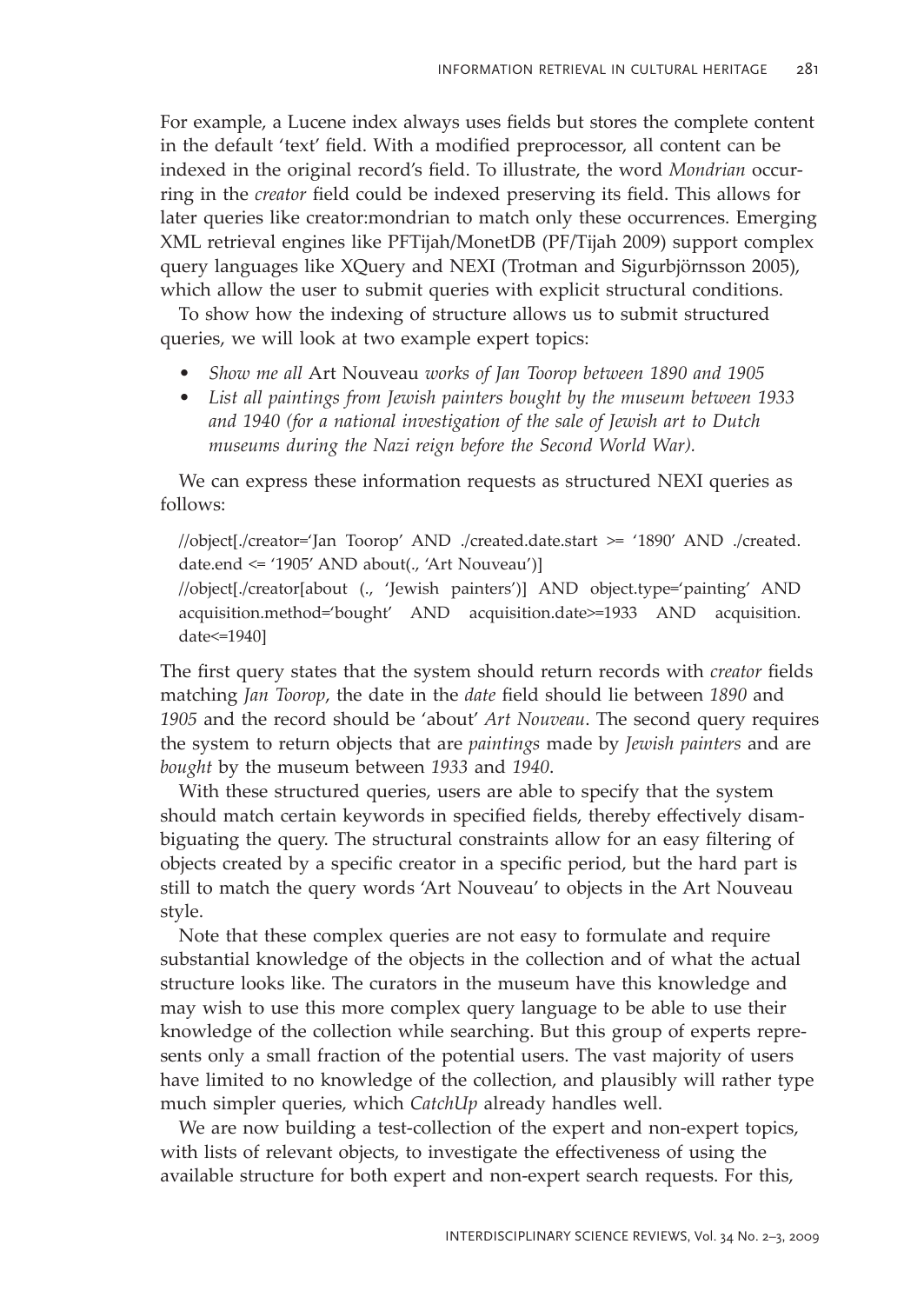we use an updated version of *CatchUp* that takes the structure of documents and queries into account.

#### *Wrap Up*

In this section, we have applied a standard text retrieval method to the digital collections of the Gemeentemuseum and compared the effectiveness of this approach with the traditional legacy database system *Kroniek* – the system currently in use in the museum  $-$  using a set of non-expert known-item search requests. Without exploiting any of the available structure, our system, *CatchUp*, outperforms *Kroniek* on this set of topics. We also looked at possible ways to deal with the complex queries of domain experts in a more structured way. Through recent developments in XML retrieval, multiple retrieval systems are now available that can index both content and structure of documents and use a more complex query language to allow users to express structural requirements. Although this allows expert users to exploit their knowledge of the data, structured queries are much harder to formulate. The majority of users have limited knowledge of the collection, and might prefer more simple interaction with the system.

# Discussion and conclusions

We have shown in this paper that the problem of disclosing cultural heritage information can be naturally presented as an information retrieval problem. Information retrieval is an inherently multidisciplinary research area, addressing the problem of providing the user with documents relevant to their information need, regardless of how they express themselves. The data in cultural heritage institutions is often highly structured and organized in specific sub-collections, aiming for high degrees of rigorousness and consistency, but, in practice, may not live up to these high standards. Descriptions are often short and only provide a superficial flavour of the rich stories that could be told about many of the precious objects. Different descriptions may be inconsistent due to lack of money for editorial support, and due to the fundamental problem of subjectivity and interpretation when assigning describing objects.

The above are the typical problems studied in information retrieval research, which we address by treating all cultural heritage descriptions as essentially textual documents. As a first step, we used a simple keywordbased information retrieval system that ignores any structure in the descriptions. Although our initial evaluation showed that a standard text retrieval system can be a viable and effective way of giving simple access to digital cultural heritage collections, we also provided a comparison of nonexpert and expert information needs and found the expert search requests to be more complex, which may require a less naive system that takes the available structure in cultural heritage descriptions into account.

While in this article, we detailed the interactions between the disciplines of information retrieval and cultural heritage, within the project this also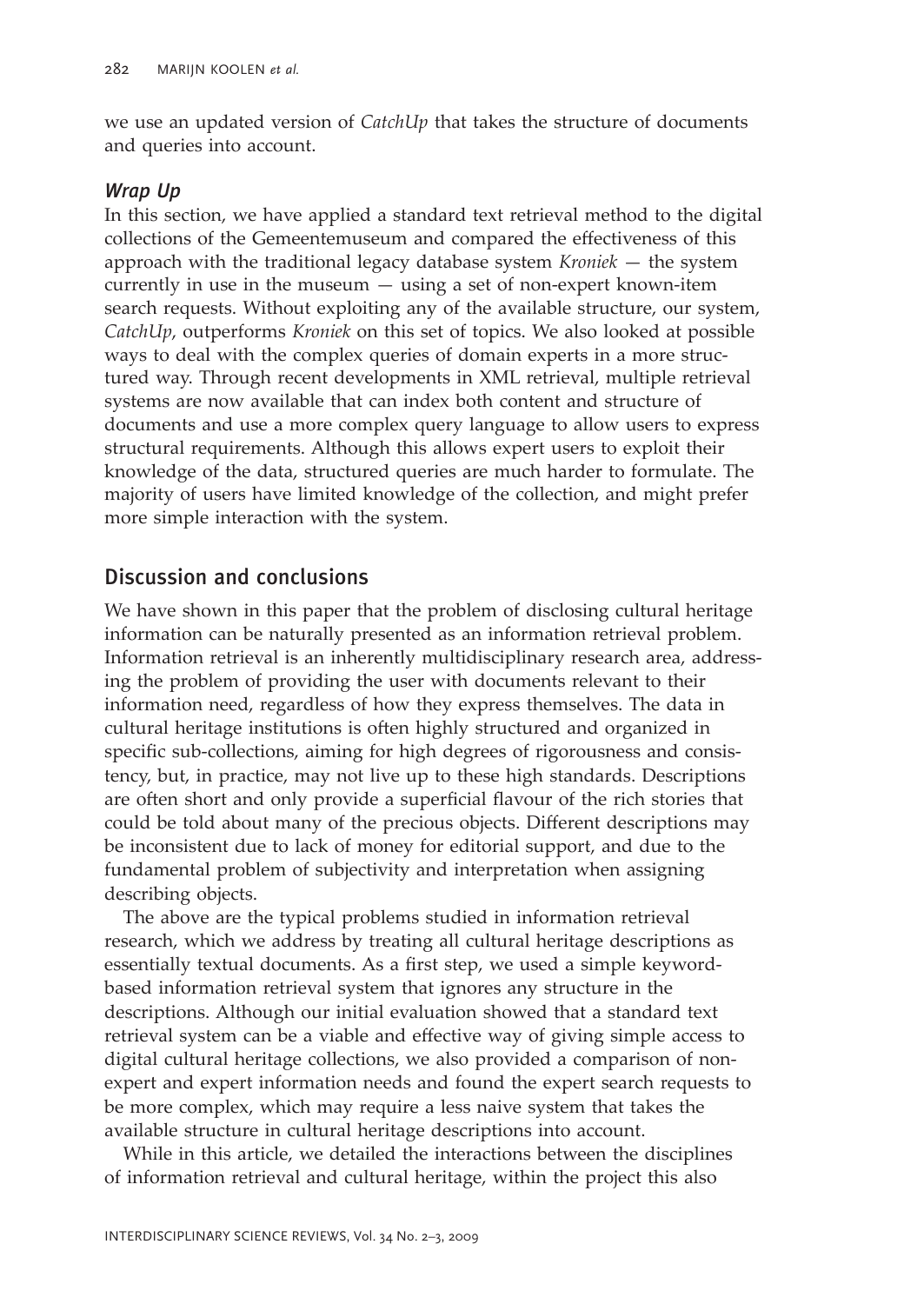required researchers from information retrieval and cultural heritage to collaborate on a day-to-day basis. The process of collaborating with the museum curators to obtain search requests and lists of objects relevant to these request has been very slow, but insightful. This slow pace is caused by a substantial gap between the information retrieval community and the daily practice of the museum community. As mentioned earlier, the digital collection of the museum was not created with the general public in mind, but rather as internal documentation. Scientific research aiming at improving access to heterogeneous information feels to the museum staff like a distant goal that has little to do with their daily work. In fact, for a lot of the (older) employees, the computer itself is something they fairly recently learned to use in their work. From the perspective of the information retrieval community, the problems of heterogeneous information pose an interesting challenge to provide intelligent information access no matter what data are available. Although the museum community is interested in having complete, correct and consistent data to work with  $-$  making their daily routine easier  $-$  they are less interested in the challenges that need to be faced in order to get there. Only considerable interaction over a long period of time, and a growing understanding of each other's worlds, made clear that the problems that the museum community encounters in organizing and accessing cultural heritage data, and the problems studied in information retrieval are indeed a close match.

#### Acknowledgments

This research was generously supported by the Netherlands Organisation for Scientific Research (NWO), within the Continuous Access To Cultural Heritage (CATCH) programme under project number 640.001.501.

# Bibliography

- Belkin, N. 1980. Anomalous states of knowledge as a basis for information retrieval. *Canadian Journal of Information Science* 5: 133-43.
- Cleverdon, C.W. 1962. Report on the testing and analysis of an investigation into the comparative efficiency of indexing systems. Technical report, College of Aeronautics, Cranfield UK.
- Cleverdon, C.W. 1967. The Cranfield tests on index language devices. Aslib 19: 173-92.
- Cutter, C.A. 1876. *Rules for a printed dictionary catalogue*. Washington: Government Printing Office.
- Gemeentemuseum. 2009. Haags Gemeentemuseum. http://www.gemeentemuseum.nl/ (last checked: 05/03/2009).
- Grefenstette, G. and P. Tapanainen. 1994. What is a word, what is a sentence? Problems of tokenization. In *The 3rd International Conference on Computational Lexicography, 79-87, Budapest.*
- Hiemstra, D. 2001. *Using language models for information retrieval*. PhD diss., Center for Telematics and Information Technology, University of Twente.
- INEX. 2009. The INitiative for Evaluation of Xml retrieval. http://www.inex.otago.ac.nz/ (last checked: 05/03/2009).
- Koolen, M., A. Arampatzis, J. Kamps, V. de Keijzer, and N. Nussbaum. 2007. Unified access to heterogeneous data in cultural heritage. In *Proceedings of RIAO 2007: Large-Scale Semantic Access to Content (Text, Image, Video and Sound)*.